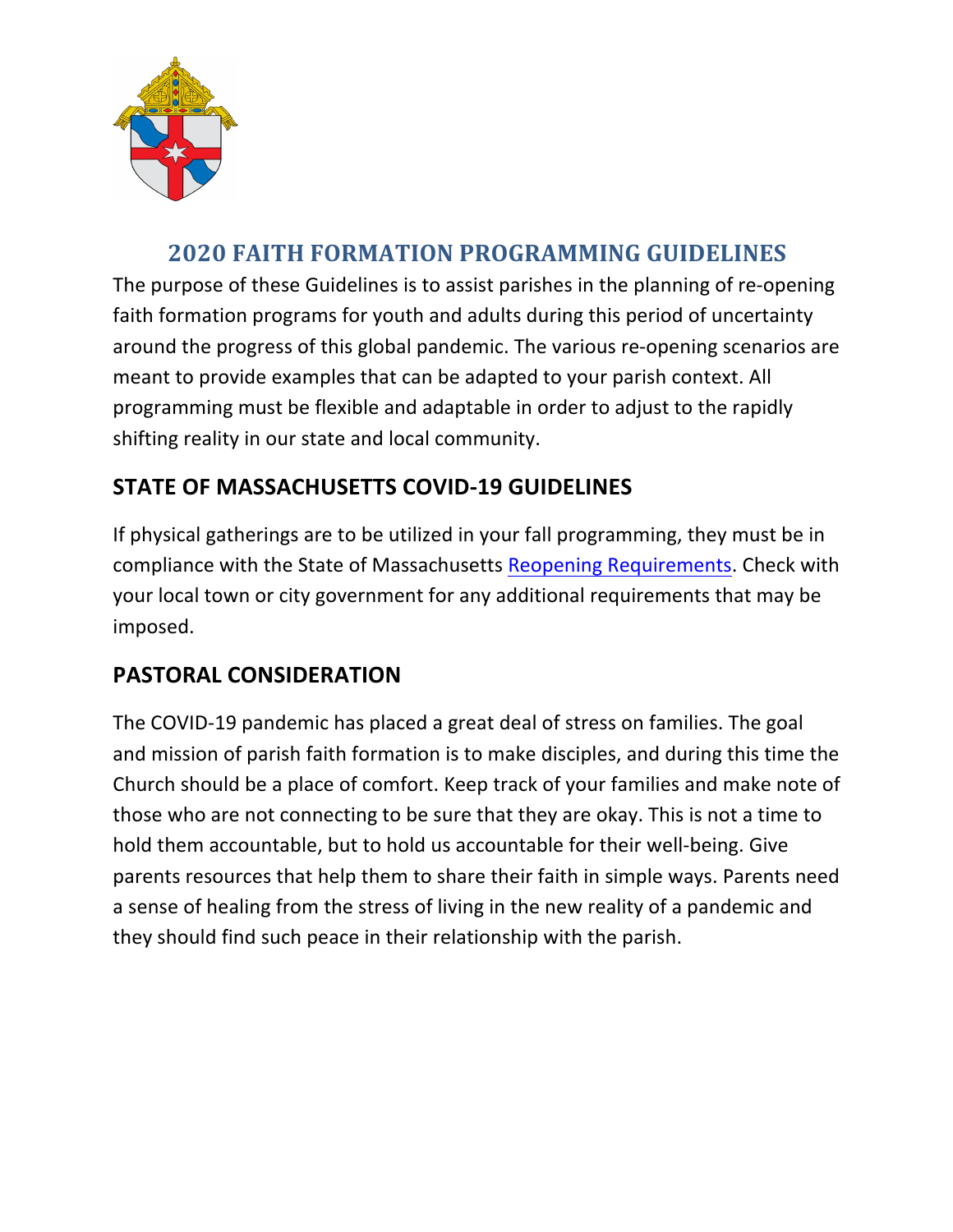### **MODELS OF FAITH FORMATION**

In consultation with parish catechetical leaders, three models are recommended for reopening in the fall: At-home faith formation; In-person gatherings, and hybrid model encompassing both at-home and in-person.

#### **At-Home Model**

- $\circ$  Identify a platform that can be used to transmit faith formation instruction either live or through recorded sessions. See resources for potential platforms
- $\circ$  Live sessions that are offered on a virtual platform should be scheduled in consideration of other virtual meeting obligations for school or work.
- $\circ$  Live sessions should follow protocols for appropriate communication with youth.
- $\circ$  Record sessions to post on the website for students access when convenient.
- $\circ$  Provide hard copy of materials for those families that have limited access to web-based programming. Arrange for safe pick-up of packets at the parish.
- $\circ$  Design a learning experience that engages both student and parent. Overreliance on independent work does not replicate the valuable experience of an adult sharing faith with a young disciple.
- $\circ$  Vary the content delivered to students and build in a variety of means for demonstrating their understanding by utilizing the multiple intelligences approach to learning (writing, speaking, music, artwork).
- $\circ$  Bi-lingual materials should be offered in communities where needed.

### **In-Person Gatherings at the Parish**

- $\circ$  Parish must be able to comply with all State and Diocesan safety protocols in order to offer in-person gatherings.
- $\circ$  Staff, volunteers, children and families may not participate in parish faith formation if they exhibit Covid-19 symptoms.
- $\circ$  Staff, volunteers and families must exercise hand washing or sanitizing.
- $\circ$  Mask-wearing and social distancing must be enforced.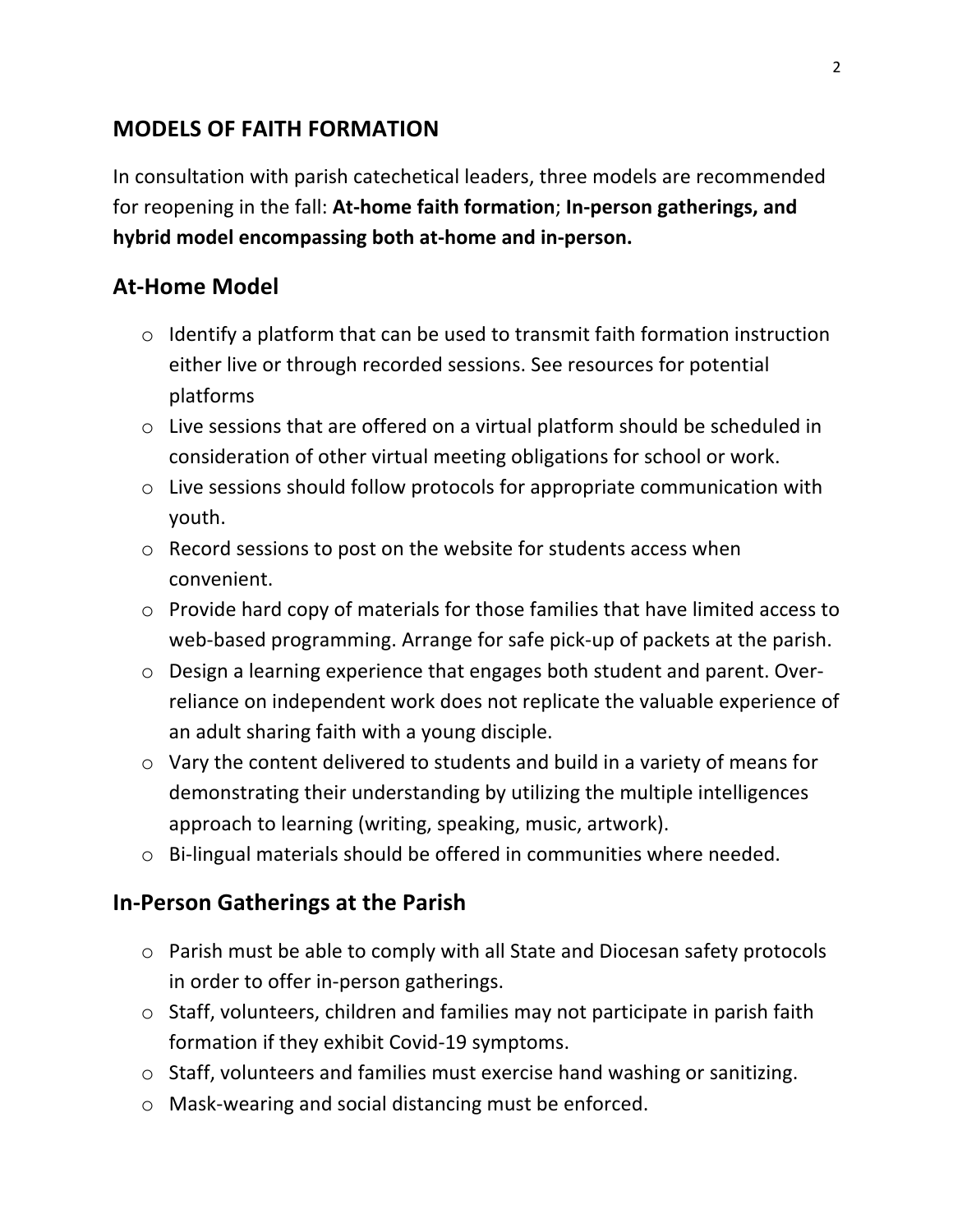- $\circ$  Size of parish facility will determine size of the group.
- $\circ$  Keep records of attendance for contact tracing in the event of a positive Covid-19 test by an attendee.

### **Hybrid Model**

- $\circ$  Hybrid models involve both at-home learning and in-person gatherings in the parish. All in-person gatherings must comply with the regulations for safe distancing, mask wearing, hand sanitizing and contact tracing.
- $\circ$  Parishes may offer in-person gatherings for sacrament preparation for grades 2 and 9 or 10 and at-home formation for grades 1, 3-8.
- $\circ$  Parishes may offer retreat experiences in-person.
- $\circ$  Parishes may offer parent and child gatherings in parish church or hall that will allow for compliance with the above regulations.
- $\circ$  Parishes may stagger the in-person meetings according to grade to limit the number of students present while offering at-home learning for the students in between meetings.

# **CATECHISTS**

- $\circ$  Catechists have an important role in every parish faith formation program and should remain an important part of whatever model the parish utilizes.
- $\circ$  Catechists whose health is compromised or who are uncomfortable with serving at an in-person gathering should be given the opportunity to take part in another way and to be asked to return in the future.
- $\circ$  Enlist catechists to be the connection with families to assess their needs and to help them to remain part of the parish community.
- $\circ$  Catechists that are adept with on-line learning platforms should be trained to provide virtual learning.
- $\circ$  Catechists that provide virtual learning in live sessions must be Safe Environment compliant.
- $\circ$  Catechists must not meet one on one with a child in a virtual setting unless another Safe Environment compliant adult is also present in the session (Rule of Two) or if a parent is present with the child.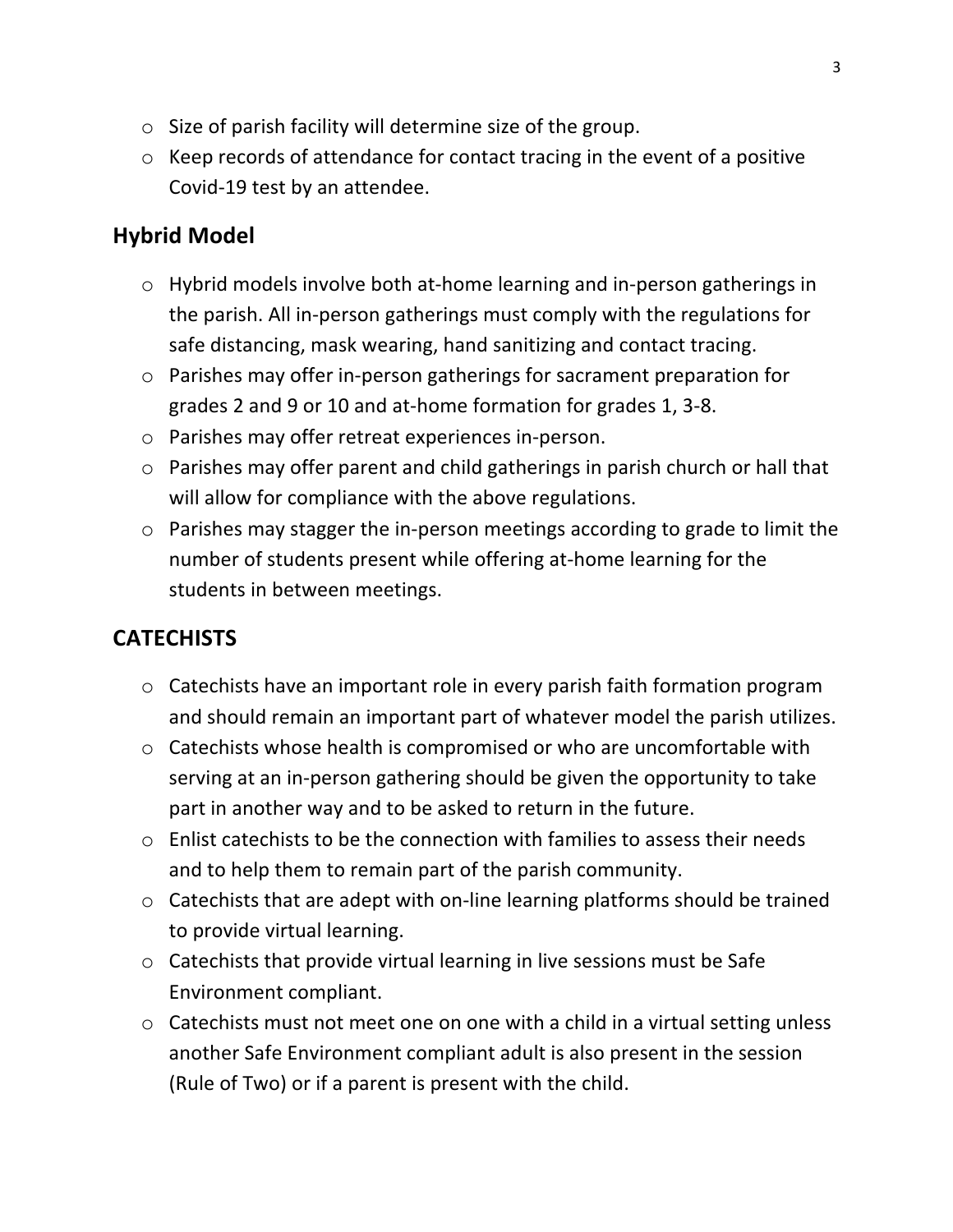- $\circ$  Offer training to catechist for on-line curriculum and learning platforms being utilized.
- $\circ$  Identify a catechist to serve as a Master Catechist for each grade level to be responsible for recording weekly lessons that can be made available on the parish website.

#### **SAFE ENVIRONMENT**

o All catechists, volunteers and staff must be Safe Environment trained and CORI'd in accordance with the Office of Safe Environment guidelines.

**Circle of Grace** (COG) should be incorporated into the faith formation curriculum. This can be done in one or two sessions on-line or at a live session if using a hybrid model. If any catechist needs assistance in incorporating COG they can reach out to the DRE or the Office of Safe Environment

- $\circ$  Parents should be informed of the date that COG will be offered.
- $\circ$  COG has many resources for parents but the curriculum should not be taught by parents to maximize the opportunity for youth to talk about their concerns.
- o Send "The Common Questions of Parents" before offering the COG curriculum.
- $\circ$  Record the date and methodology used to implement the COG curriculum on the eApps database.
- $\circ$  Contact the Office of Safe Environment with any questions or concerns.

## **CURRICULUM**

- $\circ$  Most publishers now offer a digital learning platform or e-books for their curriculum.
- $\circ$  Utilize publishers' webinars or training opportunities to learn how to facilitate an on-line learning experience. Contact your publisher representative for information.
- o Provide Parent and Family components of the curriculum.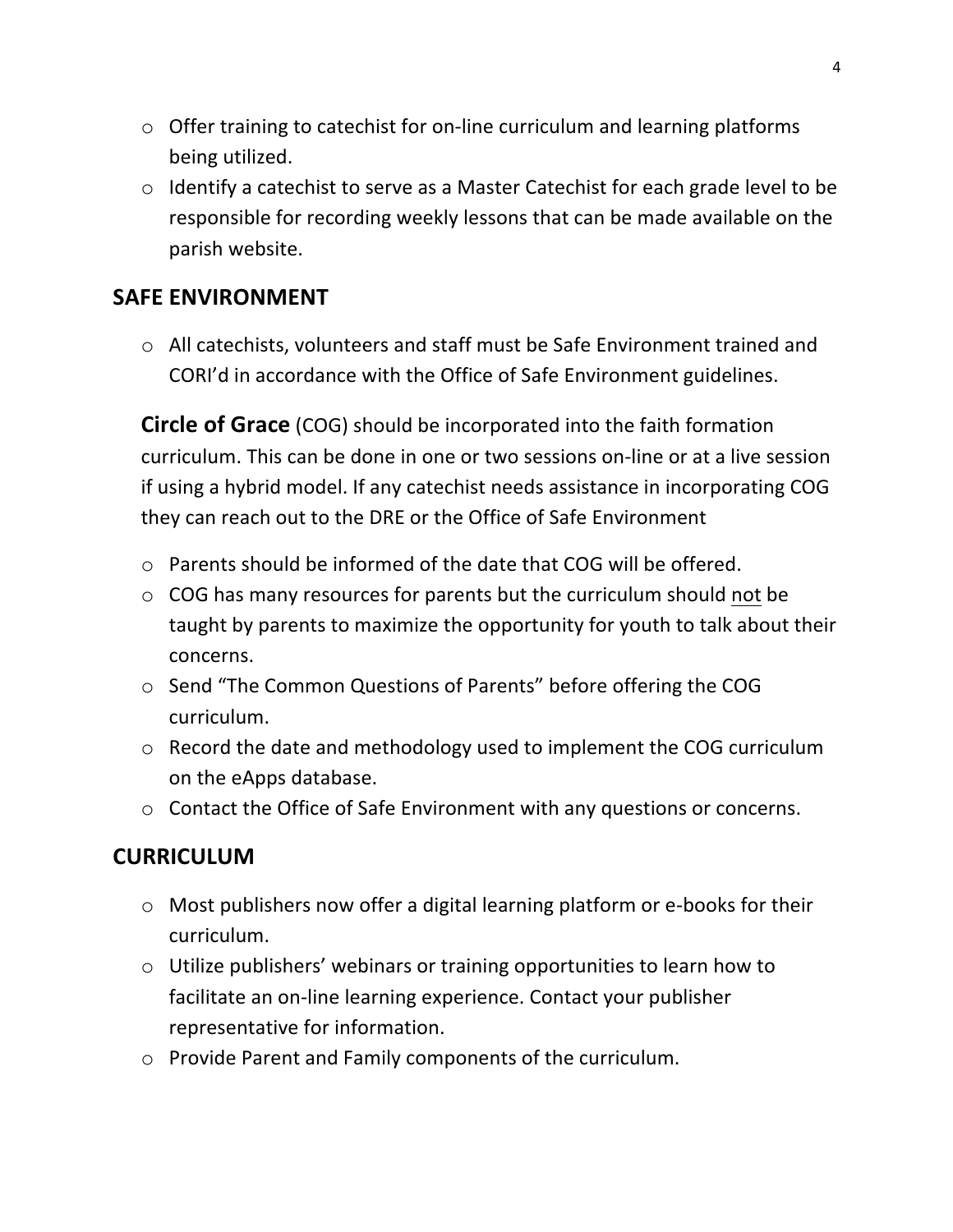### **SACRAMENTS**

- $\circ$  First Reconciliation and First Eucharist can be scheduled according to the Diocesan plan for safe return to Mass.
- $\circ$  Confirmation is to be arranged between the pastor and Bishop. Dates should be submitted to the Bishop's office before scheduling.

### **MASS ATTENDANCE**

- $\circ$  Families should attend Mass either in-person if feasible or through live stream. Resources for following the Mass should be provided as part of the faith formation curriculum.
- $\circ$  Not every parish is equipped to provide Mass via live stream. A list of parishes that provide this can be found on the Diocesan website.

### **RESOURCES**

#### **Virtual Learning Platforms Examples**

- o Google Meet
- $\circ$  Google Classroom (Paid Subscription)
- o Zoom
- o Facebook
- o Seesaw (Free)
- $\circ$  Sutori (Free)
- o ClassDojo
- o Edmodo
- $\circ$  Skype (classroom)
- o Woodclap

#### **Virtual Resources**

- o Pastoralplanning.com: Resources for Coaching Parents to Share their Faith; Faith Stories for Parents to Share with their Children
- $\circ$  Magnifikids: Mass/Liturgy based weekly handouts
- o Alpha Youth-Sidekick